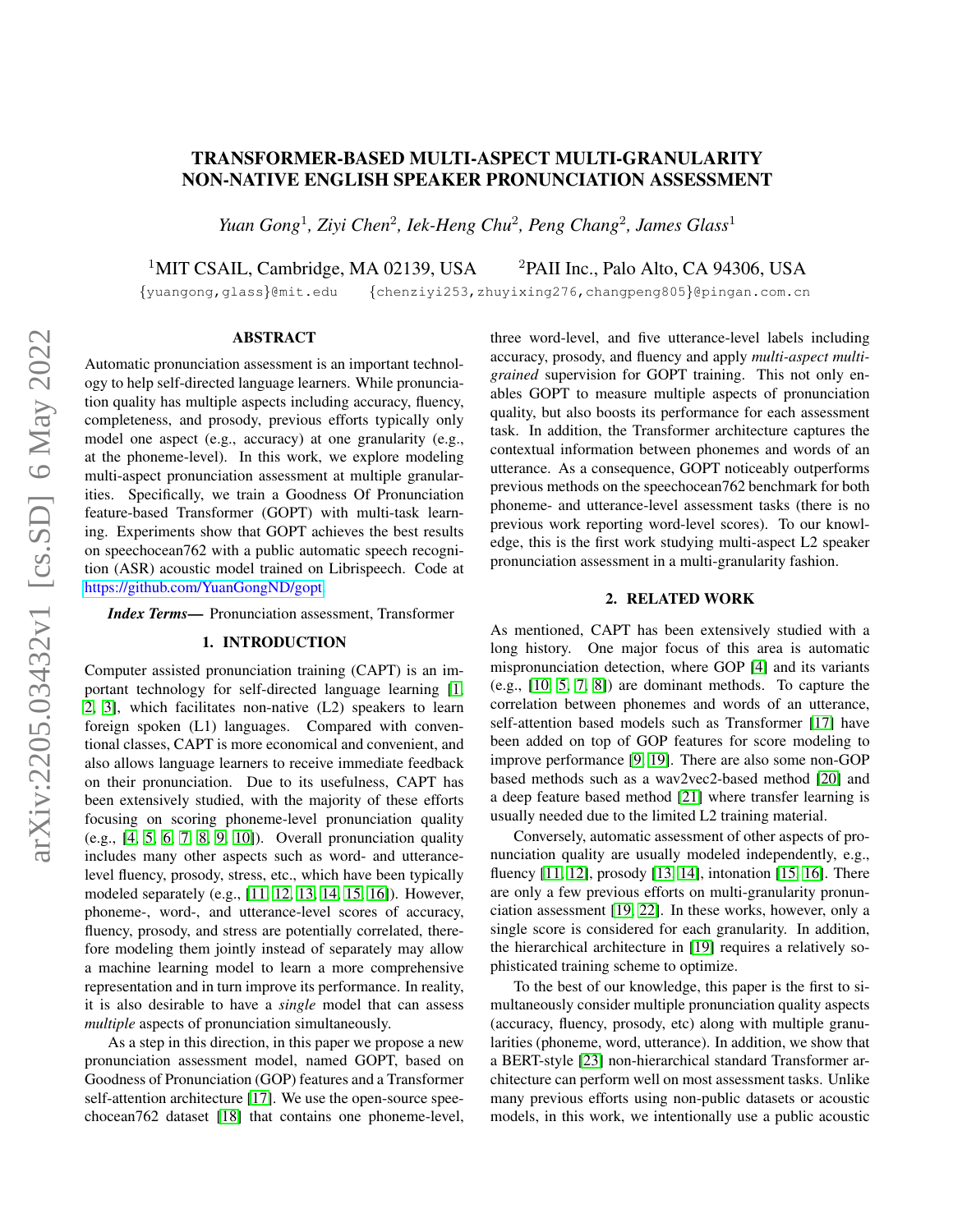

<span id="page-1-0"></span>Fig. 1. Illustration of the proposed GOPT architecture with a sample utterance "Its Name", actual utterances used are longer.

<span id="page-1-1"></span>model and dataset for our main experiments (which achieves state-of-the-art results) for easy reproduction and comparison.

## 3. GOODNESS OF PRONUNCIATION TRANSFORMER

### 3.1. Speechocean762 Dataset

Speechocean762 [\[18\]](#page-4-17) is a free open-source dataset designed for pronunciation assessment, consisting of a total of 5,000 English utterances collected from 250 non-native speakers. One major advantage of speechocean762 is that it provides rich label information. Specifically, for each utterance, it provides five utterance-level aspect scores: accuracy, fluency, completeness, prosody, and total score (ranging from 0-10). For each word, it provides three word-level aspect scores: accuracy, stress, and total score (ranging from 0-10). It also provides an accuracy score for each phoneme (ranging from 0-2). Each score is annotated by five experts. Thus, it provides a total of 8 labels for different granularities and pronunciation quality aspects. However, the rich annotation has not been fully utilized by previous work. We re-scale utterance and word-level scores to 0-2, making them on the same scale as the phoneme scores. The training set consists of 2,500 utterances, 15,849 words, and 47076 phones; the test set consists of 2,500 utterances, 15,967 words, and 47,369 phones.

## 3.2. GOPT Architecture Overview

An overview of the GOPT architecture is shown in Figure [1.](#page-1-0) For the pronunciation assessment task, the canonical transcription is known. We first input the audio and corresponding canonical transcription to the acoustic module to get a sequence of frame-level phonetic posterior-probabilities, which are then force-aligned at the phoneme-level and converted to 84-dimensional goodness of pronunciation (GOP) features (discussed in Section [3.3\)](#page-2-0). The GOP feature is then projected to 24-dimensions with a dense layer. In parallel, we generate a sequence of canonical phoneme embeddings (also at the phoneme-level) by first converting each canonical phoneme

to a one-hot encoding and then projecting it to the same 24 dimensions as the projected GOP feature. The reason for using a canonical phoneme embedding is because different phonemes have different characteristics and thus the canonical phoneme provides useful information to the Transformer model [\[21\]](#page-4-20). We then add the projected GOP feature, canonical phoneme embedding, and a 24-dimensional trainable positional embedding together and input it to the Transformer encoder. For simplicity, we intentionally follow the original Transformer encoder architecture [\[17\]](#page-4-16) as close as possible but scale it down to 3 layers and an embedding dimension of 24.

Unlike previous work [\[19,](#page-4-18) [21\]](#page-4-20) that use a hierarchical architecture to get utterance level representations, we prepend a set of five trainable  $\lceil c \rceil$  tokens to the phoneme-level input sequence in a similar way as BERT [\[23\]](#page-4-22), each corresponding to one utterance aspect label, and use the output of the Transformer encoder of these [cls] aspect tokens as the corresponding utterance-level representations. The reason why this regime works is that the Transformer can learn the correlation between the utterance-level tokens and phoneme-level tokens through the attention mechanism.

During training we apply multi-task learning to the model. Specifically, we use one regression head for each phoneme, word, and utterance label (eight in total). Each regression head is a  $24 \times 1$  dense layer with layer normalization. Utterance-level regression heads are added on top of the output of the Transformer of the corresponding utterance [cls] tokens. Phoneme- and word-level regression heads are added on top of the Transformer output of each corresponding phoneme. We propagate the word score to each of its phonemes during training and average the output of phonemes that belong to the word in inference. We use mean squared error (MSE) loss for each assessment task. Since we normalize the scores to the same scale, for simplicity, we first average the losses of each granularity and then sum them up with the same weight, i.e.,  $\mathcal{L} = \mathcal{L}_{utterance} + \mathcal{L}_{word} + \mathcal{L}_{phoneme}$ , where  $\mathcal{L}_{utterance}$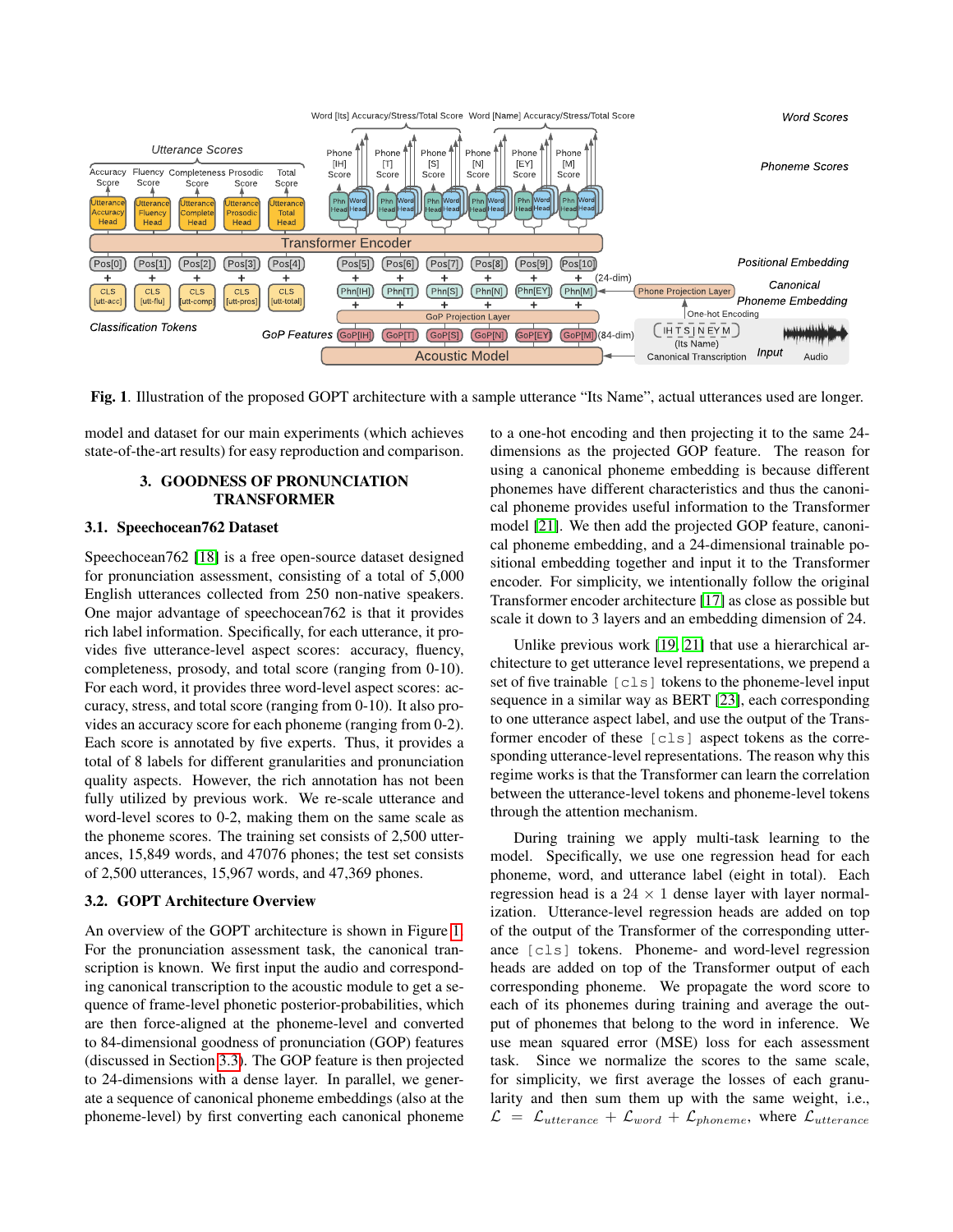| Model            | <b>Phoneme Score</b>     |                | Word Score (PCC)         |                          |                  | Utterance Score (PCC) |                          |                          |                          |                  |
|------------------|--------------------------|----------------|--------------------------|--------------------------|------------------|-----------------------|--------------------------|--------------------------|--------------------------|------------------|
|                  | $MSE \downarrow$         | $PCC \uparrow$ | Accuracy $\uparrow$      | Stress $\uparrow$        | Total $\uparrow$ | Accuracy $\uparrow$   | Completeness $\uparrow$  | Fluency $\uparrow$       | Prosodic $\uparrow$      | Total $\uparrow$ |
| RF [18]          | 0.130                    | 0.440          |                          |                          |                  |                       |                          |                          |                          |                  |
| <b>SVR [18]</b>  | 0.160                    | 0.450          | $\overline{\phantom{a}}$ | $\overline{\phantom{0}}$ |                  | -                     | $\overline{\phantom{0}}$ | $\overline{\phantom{0}}$ |                          |                  |
| Lin et.al $[21]$ | $\overline{\phantom{0}}$ |                |                          |                          |                  |                       | $\overline{\phantom{a}}$ |                          | $\overline{\phantom{a}}$ | 0.720            |
| <b>LSTM</b>      | 0.089                    | 0.591          | 0.514                    | 0.294                    | 0.531            | 0.720                 | 0.076                    | 0.745                    | 0.747                    | 0.741            |
|                  | $+0.000$                 | $+0.003$       | $+0.003$                 | $+0.012$                 | $+0.004$         | $\pm 0.002$           | $\pm 0.086$              | $\pm 0.002$              | $+0.005$                 | $\pm 0.002$      |
| <b>GOPT</b>      | 0.085                    | 0.612          | 0.533                    | 0.291                    | 0.549            | 0.714                 | 0.155                    | 0.753                    | 0.760                    | 0.742            |
| (Librispeech)    | $\pm 0.001$              | $+0.003$       | $+0.004$                 | $+0.030$                 | $+0.002$         | $\pm 0.004$           | $\pm 0.039$              | $+0.008$                 | $+0.006$                 | $\pm 0.005$      |
| <b>GOPT</b>      | 0.069                    | 0.679          | 0.588                    | 0.146                    | 0.601            | 0.727                 | 0.011                    | 0.692                    | 0.694                    | 0.732            |
| $(PAII-A)$       | $\pm 0.000$              | $+0.001$       | $\pm 0.004$              | $+0.004$                 | $\pm 0.003$      | $\pm 0.004$           | $\pm 0.069$              | $\pm 0.015$              | $\pm 0.009$              | $\pm 0.006$      |

<span id="page-2-2"></span>Table 1. Comparing the performance of various pronunciation assessment tasks between GOPT and baseline models. GOPT (PAII-A) depends on a different acoustic model so its results (shown in grey) cannot be directly compared with other models.

and  $\mathcal{L}_{word}$  are averaged utterance and word level losses of five utterance-level labels and three word-level labels, respectively;  $\mathcal{L}_{phoneme}$  is the phoneme loss. The entire network (except the acoustic model) is trained end-to-end.

#### <span id="page-2-0"></span>3.3. Acoustic Model and GOP Feature

For our main experiment we use a public ASR acoustic model<sup>[1](#page-2-1)</sup> trained with Librispeech [\[24\]](#page-4-23) 960-hour data. The model is based on the factorized time-delay neural network (TDNN-F) and trained with the Kaldi Librispeech S5 recipe.

Acoustic model trained on both L1 and L2 speech generates better alignment for L2 speech and may output better GOP features [\[25\]](#page-4-24). To explore if GOPT works with different acoustic models, we also test with two PAII internal acoustic models PAII-A and PAII-B, both are also TDNN-F models. PAII-A is trained with 452 hours L1 TED-LIUM 3 [\[26\]](#page-4-25) data and 1,696 hours of L2 data collected from 5,994 nonnative speakers; PAII-B is trained with 995 hours of L1 data (from WSJ [\[27\]](#page-4-26), TED-LIUM 3 [\[26\]](#page-4-25), and Librispeech [\[24\]](#page-4-23)) and 6,591 hours of L2 data from 672k non-native speakers.

In this work, we use the log phone posterior (LPP) and log posterior ratio (LPR) defined in [\[8\]](#page-4-7) as GOP features. Specifically, the LPP of a phone  $p$  is defined as follows:

$$
LPP(p) \approx \frac{1}{t_e - t_s + 1} \sum_{t=t_s}^{t_e} \log p(p|o_t)
$$
 (1)

$$
p(p|o_t) = \sum_{s \in p} p(s|o_t)
$$
 (2)

where  $t_s$  and  $t_e$  are the start and end frame indexes;  $o_t$  is the input observation of the frame  $t, s$  is the state belonging to the phone p. LPR of a phone  $p_j$  versus  $p_i$  is defined as:

$$
LPR(p_j|p_i) = \log p(p_j|\mathbf{o}; t_s, t_e) - \log p(p_i|\mathbf{o}; t_s, t_e) \quad (3)
$$

The Librispeech acoustic model we use has a total of 42 pure phones, thus the GOP feature of phone  $p$  can be defined as a 84-dimensional vector as follows:

<span id="page-2-1"></span>
$$
\underbrace{LPP(p_1)\dots, LPP(p_{42})}_{\text{lhttps://kaldi-asr.org/models/m13}}, LPR(p_1|p)\dots, LPR(p_{42}|p)] \quad (4)
$$

#### 4. EXPERIMENTS

For all experiments, we train the model with an Adam optimizer, an initial learning rate of 1e-3, a batch size of 25, and MSE loss for 100 epochs using the official speechocean762 training set, and evaluate on the official test set. The learning rate is cut in half every five epochs after the 20th epoch, and the result of the last epoch is reported. We repeat each experiment five times with different random seeds and report the mean and standard deviation of the results. Since the speechocean762 labels are imbalanced (biased towards high scores), we use the Pearson correlation coefficient (PCC) as the main evaluation metric but also report MSE of the phoneme accuracy score to make a comparison with previous work. Note that while we re-scale the utterance and word level scores, PCCs and phoneme-level MSE are not impacted.

#### 4.1. Main Results

We compare the following six models: 1) Random forest regression (RF) model implemented in the code repository of [\[18\]](#page-4-17); 2) Support vector regressor (SVR) based model in [\[18\]](#page-4-17); 3) Deep feature and transfer learning-based model presented in [\[21\]](#page-4-20); 4) An LSTM based model implemented by us. To make a fair comparison, the LSTM model has the same depth and embedding dimension as the GOPT model and is trained with the same setting. The output of the last token is used as the utterance representation and, as with GOPT, the word score is propagated to its phones; 5) The proposed GOPT model with the Librispeech acoustic model. 6) The proposed GOPT model with the PAII-A acoustic model. It is worth mentioning that models 1-5 are all based on acoustic models trained with the same Librispeech data, and models 1,2,4,5, and 6 use the same GOP features (model 3 does not use GOP features but deep transfer learning). Therefore, we make a fair comparison and the performance difference is not due to the acoustic model and GOP features.

We show the results in Table [1.](#page-2-2) The key findings are as follows: First, the proposed GOPT model can perform well on most assessment tasks except word stress score and sentence completeness score assessment, demonstrating that it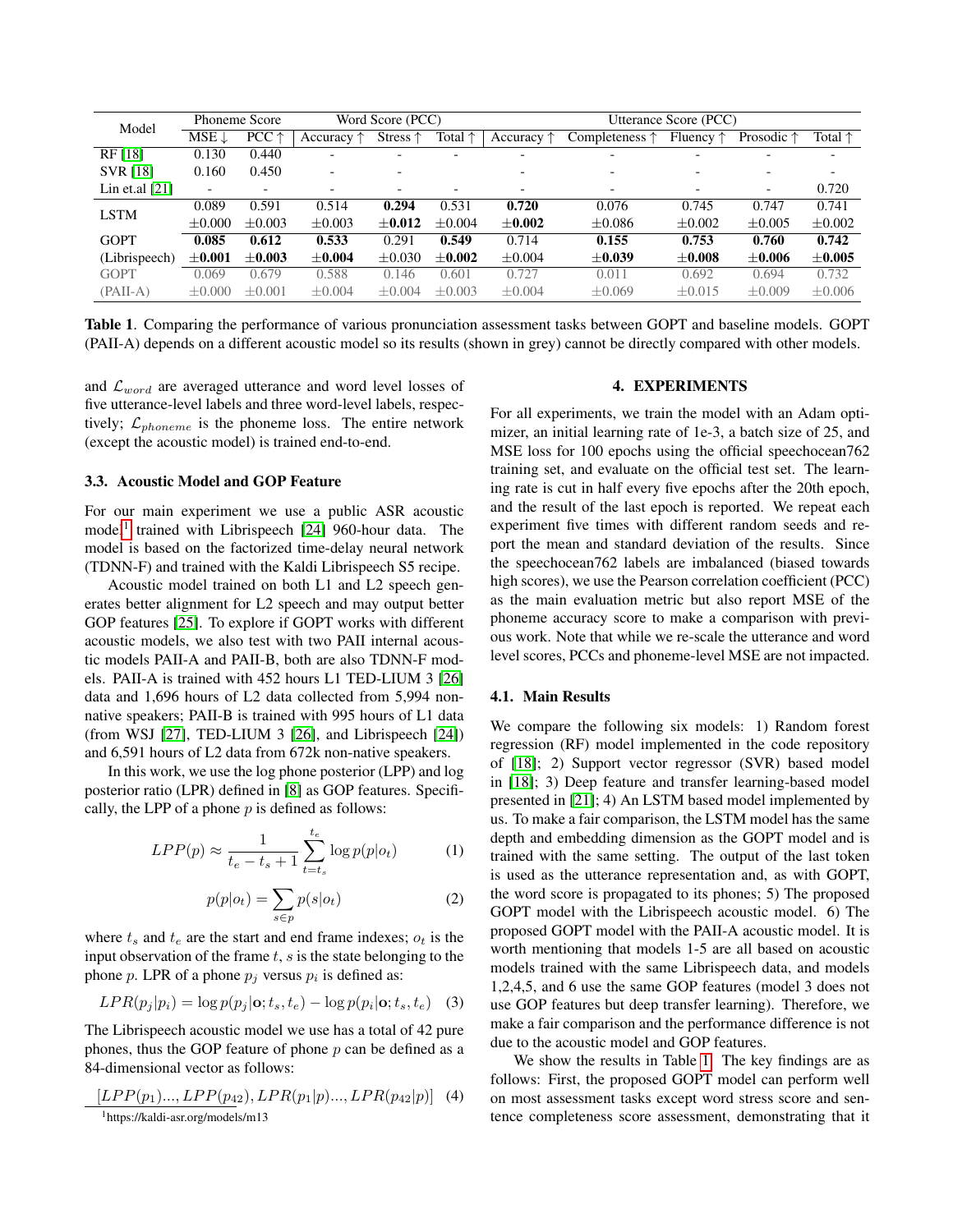| Setting                                                      | Phoneme           | Word              | Utterance         |  |  |  |  |
|--------------------------------------------------------------|-------------------|-------------------|-------------------|--|--|--|--|
| <b>Training Task</b>                                         |                   |                   |                   |  |  |  |  |
| Only Phoneme                                                 | $0.605 \pm 0.002$ |                   |                   |  |  |  |  |
| Only Word                                                    |                   | $0.536 \pm 0.004$ |                   |  |  |  |  |
| Only Utterance                                               |                   |                   | $0.736 \pm 0.011$ |  |  |  |  |
| Joint*                                                       | $0.612 \pm 0.003$ | $0.549 \pm 0.002$ | $0.742 \pm 0.005$ |  |  |  |  |
| Canonical Phoneme Embedding                                  |                   |                   |                   |  |  |  |  |
| w/o Phn Embed                                                | $0.512 = 0.006$   | $0.472 \pm 0.006$ | $0.719 = 0.002$   |  |  |  |  |
| w/ Phn Embed*                                                | $0.612 \pm 0.003$ | $0.549 + 0.002$   | $0.742 \pm 0.005$ |  |  |  |  |
| # Transformer Layer (ASR params not included in #params)     |                   |                   |                   |  |  |  |  |
| 3* (27K Params)                                              | $0.612 \pm 0.003$ | $0.549 + 0.002$   | $0.742 \pm 0.005$ |  |  |  |  |
| 6 (48K Params)                                               | $0.605 \pm 0.003$ | $0.543 \pm 0.004$ | $0.731 \pm 0.003$ |  |  |  |  |
| Embedding Dimension (ASR params not included in $\#params$ ) |                   |                   |                   |  |  |  |  |
| 12 (8K Params)                                               | $0.608 \pm 0.003$ | $0.544 \pm 0.008$ | $0.741 \pm 0.011$ |  |  |  |  |
| 24* (27K Params)                                             | $0.612 \pm 0.003$ | $0.549 \pm 0.002$ | $0.742 \pm 0.005$ |  |  |  |  |
| 48 (94K Params)                                              | $0.605 \pm 0.003$ | $0.545 \pm 0.006$ | $0.738 \pm 0.004$ |  |  |  |  |
| 96 (355K Params)                                             | $0.586 \pm 0.006$ | $0.530 \pm 0.006$ | $0.725 \pm 0.004$ |  |  |  |  |

<span id="page-3-0"></span>Table 2. The ablation results, we only show the PCC of phoneme, word, and utterance total scores due to space limitation. \* denotes the setting used in the base GOPT model.

is possible to have a single model for multi-aspect and multigranularity pronunciation assessment. Specifically, the GOPT achieves 0.085 MSE and 0.612 PCC for the phoneme accuracy score assessment, noticeably outperforming the models in [\[18\]](#page-4-17); GOPT achieves 0.742 PCC for the utterance-level score assessment, noticeably outperforming the model in [\[21\]](#page-4-20) which uses more sophisticated features than GOP. We hypothesize that the poor utterance completeness assessment performance is due to the highly imbalanced distribution of the completeness score in the training data. Second, the multitask learning scheme can be also applied to an LSTM, which achieves similar results for utterance assessment with GOPT. However, the performance of the LSTM for phoneme-level and word-level assessment are worse than the GOPT, demonstrating that the Transformer architecture is better at modeling fine-grained pronunciation units. Third, using the PAII-A acoustic model trained on both L1 and L2 speech can further boost the phoneme and word assessment performance by around 10%, but the utterance-level performance is worse than just using the Librispeech acoustic model. We also evaluate GOPT with PAII-B acoustic model, it leads to similar results with GOPT with PAII-A acoustic model.

## 4.2. Ablations

We conduct a set of ablation studies to show the performance impact of various factors. We set the GOPT model mentioned in Section [3](#page-1-1) with three Transformer layers, embedding dimension of 24, canonical phoneme embedding, and trained with

| Scoring     | <b>Acoustic Model</b> |                   |                                                                 |                      |                      |                   |  |  |
|-------------|-----------------------|-------------------|-----------------------------------------------------------------|----------------------|----------------------|-------------------|--|--|
| Model       | Librispeech           |                   |                                                                 | PAII-A               | <b>PAII-B</b>        |                   |  |  |
|             | $MSE \perp$           |                   | $PCC \uparrow$ MSE $\downarrow$ PCC $\uparrow$ MSE $\downarrow$ |                      |                      | $PCC \uparrow$    |  |  |
| <b>SVR</b>  | 0.160                 | 0.450             | 0.118                                                           | 0.538                | 0.115                | 0.561             |  |  |
| <b>GOPT</b> | 0.085                 | 0.612<br>$+0.003$ | 0.069<br>$+0.000$                                               | 0.679<br>$\pm 0.001$ | 0.071<br>$\pm 0.001$ | 0.662<br>$+0.001$ |  |  |

<span id="page-3-1"></span>Table 3. Comparing the phoneme assessment performance between the SVR based [\[18\]](#page-4-17) model and proposed GOPT model with various acoustic models.

all phoneme, word, and utterance assessment tasks as the base GOPT model, and then change one factor at a time to observe the performance change.

We show the results in Table [2.](#page-3-0) First, we see that the GOPT trained with multi-task learning achieves better results than any single-task learning model, demonstrating that multi-task learning not only allows the model to conduct multi-aspect and multi-granularity pronunciation assessment simultaneously, but also improves the performance of each individual task. Second, we see that the canonical phoneme embedding is crucial to the performance as the model trained without it performs much worse for all tasks. However, it is worth mentioning that canonical phoneme embedding is not the reason why GOPT outperforms previous methods since canonical phoneme embedding is also used in [\[21\]](#page-4-20). In [\[18\]](#page-4-17), each phoneme has a separate classifier, which serves a similar function as a canonical phoneme embedding. Third, we explore the performance impact of the size of GOPT model, and see that increasing either the width or depth of the network cannot further improve the performance, indicating that a small model is preferred with the relatively small dataset. Further, although the GOP feature is 84-dimensional, we show that an embedding size of 24 is sufficient to represent pronunciation quality with a Transformer.

Finally, in Table [3,](#page-3-1) we compare the phoneme assessment performance between the SVR [\[18\]](#page-4-17) model and the proposed GOPT model with various acoustic models. We show that the proposed GOPT consistently leads to a significant performance improvement regardless of the acoustic model, demonstrating that the GOPT is model agnostic and can be used with different acoustic models.

#### 5. CONCLUSION

In this paper, we present the Transformer-based multi-aspect multi-granularity pronunciation assessment model GOPT. We show that with the multi-task learning scheme, a single GOPT model can conduct multiple pronunciation tasks simultaneously, and its performance is better than the same model trained with a single task. Experiments show the GOPT can noticeably outperform previous methods on speechocean762.